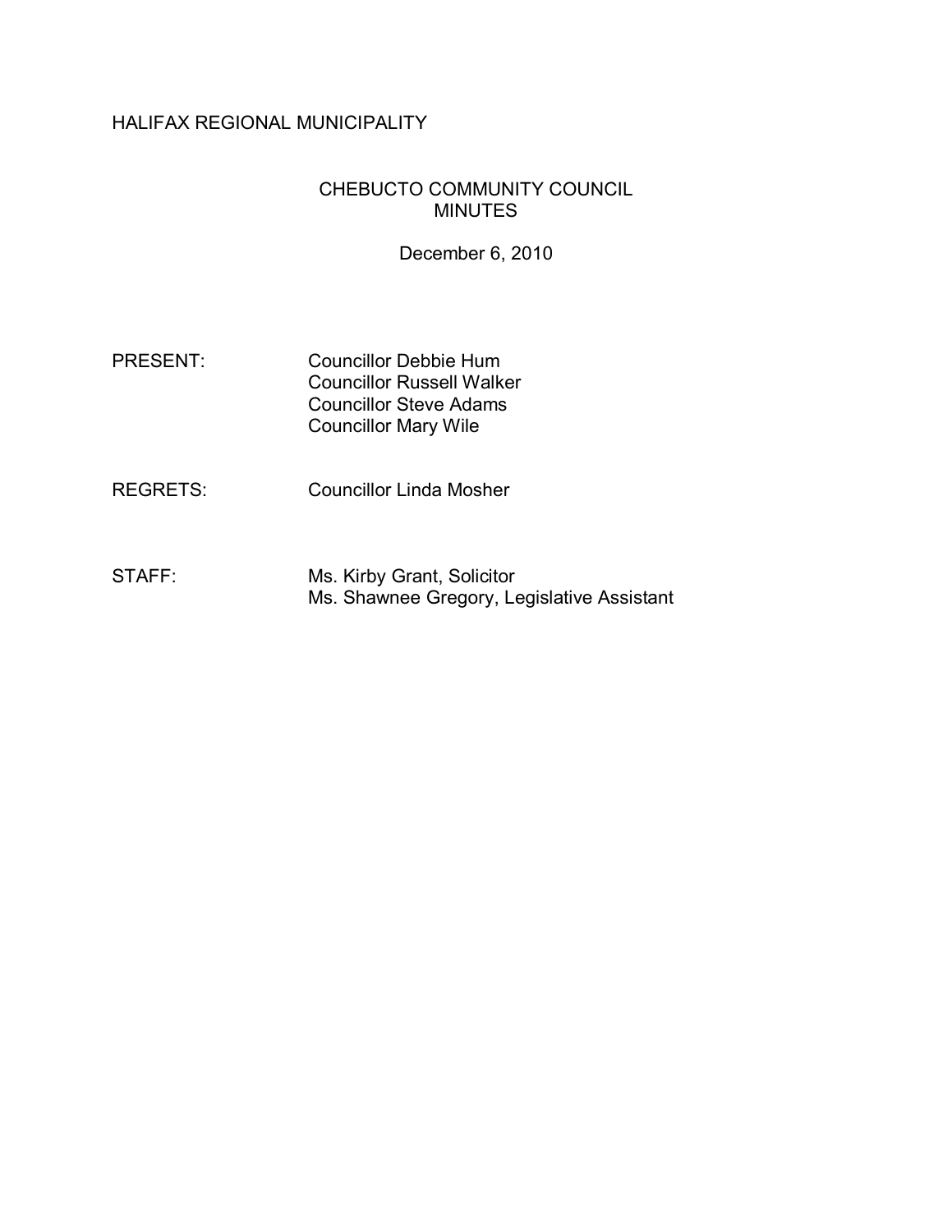# TABLE OF CONTENTS

| $\mathbf{1}$ . |                   |                                                                       |   |
|----------------|-------------------|-----------------------------------------------------------------------|---|
|                |                   |                                                                       |   |
| 2.             |                   | APPROVAL OF MINUTES - November 1 & Special Meeting of November 8,     |   |
|                |                   |                                                                       | 3 |
| 3.             |                   | APPROVAL OF THE ORDER OF BUSINESS AND APPROVAL OF ADDITIONS           |   |
|                |                   |                                                                       |   |
| 4.             |                   |                                                                       |   |
|                | 4.1               |                                                                       |   |
|                |                   |                                                                       |   |
|                |                   | 4.1.2 Keefe Drive - Emergency Concerns Due to Road Construction and   |   |
|                |                   |                                                                       |   |
|                |                   |                                                                       |   |
|                |                   | 4.1.4 Resident Traffic and Safety Concerns - Fairmount Subdivision  4 |   |
|                |                   |                                                                       |   |
|                |                   |                                                                       |   |
|                |                   |                                                                       |   |
| 5.             |                   |                                                                       |   |
| 6.             |                   |                                                                       |   |
| 7.             |                   |                                                                       |   |
| 8.             |                   | <b>HEARINGS</b>                                                       |   |
|                | 8.1               |                                                                       |   |
|                | 8.2               |                                                                       |   |
|                |                   | 8.2.1 Appeal of the Development Officer's Decision to Approve an      |   |
|                |                   | Application for a Variance of Lot 47, Winona Crescent, PID  5         |   |
|                |                   | 8.2.2 Appeal of the Development Officer's Decision to Approve an      |   |
|                |                   | Application for a Variance - 1 Craigmore Drive, Halifax, Case No.     |   |
|                |                   | $16550$                                                               |   |
| 9.             |                   |                                                                       |   |
|                | 9.1               |                                                                       |   |
|                | 9.2               |                                                                       |   |
|                | 9.3               |                                                                       |   |
| 10.            |                   |                                                                       |   |
|                | 10.1              |                                                                       |   |
|                |                   | 10.1.1 Case 16104/16106 - Bedford West Sub Area 5, 9 and 10  10       |   |
|                | 10.2 <sub>2</sub> |                                                                       |   |
|                |                   |                                                                       |   |
| 11.            |                   |                                                                       |   |
| 12.            |                   |                                                                       |   |
| 13.            |                   |                                                                       |   |
| 14.            |                   |                                                                       |   |
| 15.            |                   |                                                                       |   |
| 16.            |                   |                                                                       |   |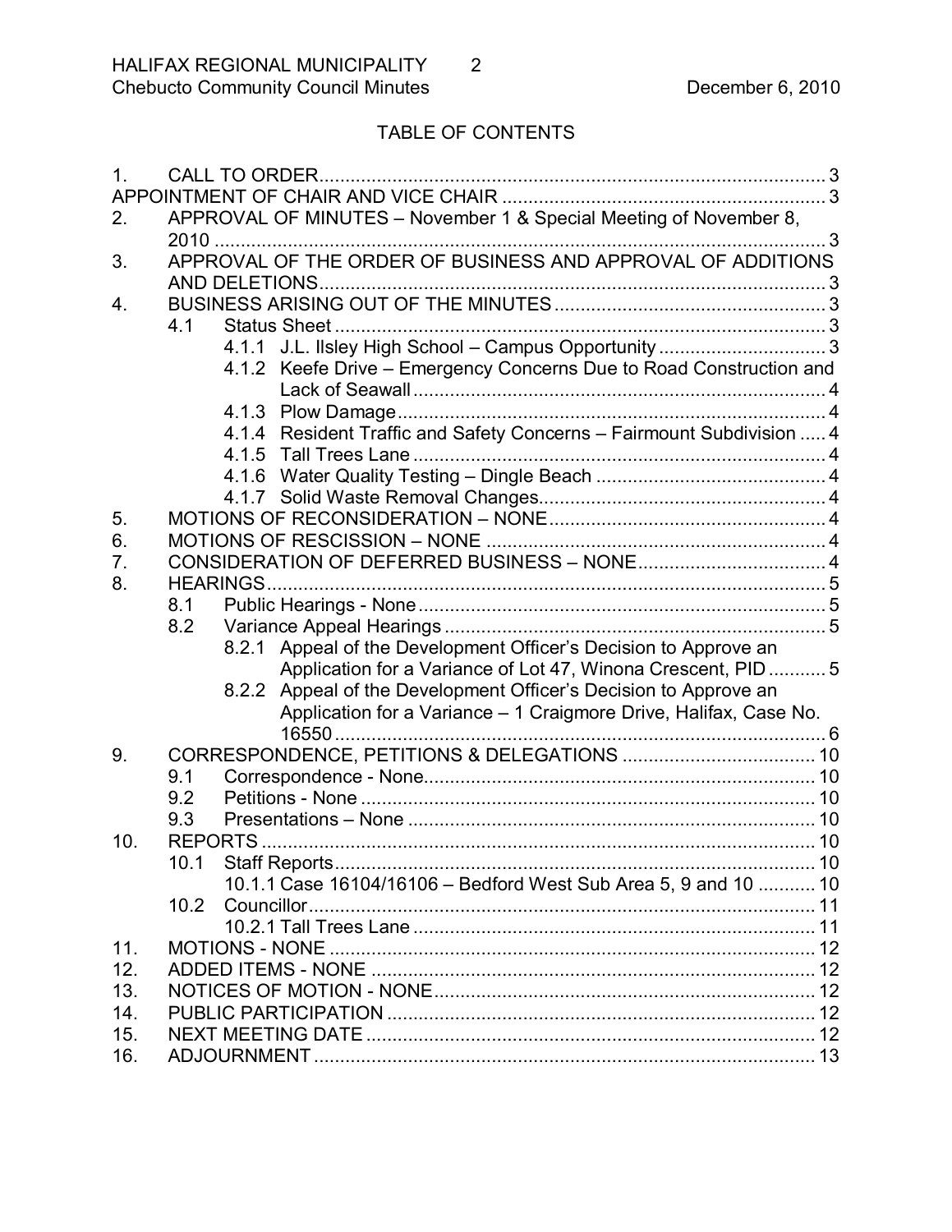#### <span id="page-2-0"></span>**1. CALL TO ORDER**

The Chair called the meeting to order at 7:01 p.m. in the Keshen Goodman Library.

### <span id="page-2-1"></span>**APPOINTMENT OF CHAIR AND VICE CHAIR**

The Legislative Assistant called for nominations for Chair.

### **MOVED by Councillor Hum, seconded by Councillor Adams that Councillor Walker be nominated as Chair of Chebucto Community Council for 2011. MOTION PUT AND PASSED.**

There were no further nominations and Councillor Walker was declared Chair for 2011.

Councillor Walker assumed the Chair.

The Chair called for nominations for Vice Chair.

**MOVED by Councillor Wile, seconded by Councillor Adams that Councillor Hum be nominated as Vice Chair of Chebucto Community Council for 2011. MOTION PUT AND PASSED.**

There were no further nominations and Councillor Hum was declared Vice Chair for 2011.

#### <span id="page-2-2"></span>**2. APPROVAL OF MINUTES – November 1 & Special Meeting of November 8, 2010**

**MOVED by Councillor Hum, seconded by Councillor Wile that the minutes of November 1 & Special Meeting of November 8, 2010 be approved as presented. MOTION PUT AND PASSED.** 

### <span id="page-2-3"></span>**3. APPROVAL OF THE ORDER OF BUSINESS AND APPROVAL OF ADDITIONS AND DELETIONS**

Addition:

10.2.1 Tall Trees Lane (Information Report and Presentations)

**MOVED by Councillor Adams, seconded by Councillor Wile that the agenda be approved as amended. MOTION PUT AND PASSED.** 

### <span id="page-2-4"></span>**4. BUSINESS ARISING OUT OF THE MINUTES**

- <span id="page-2-5"></span>**4.1 Status Sheet**
- <span id="page-2-6"></span>**4.1.1 J.L. Ilsley High School – Campus Opportunity**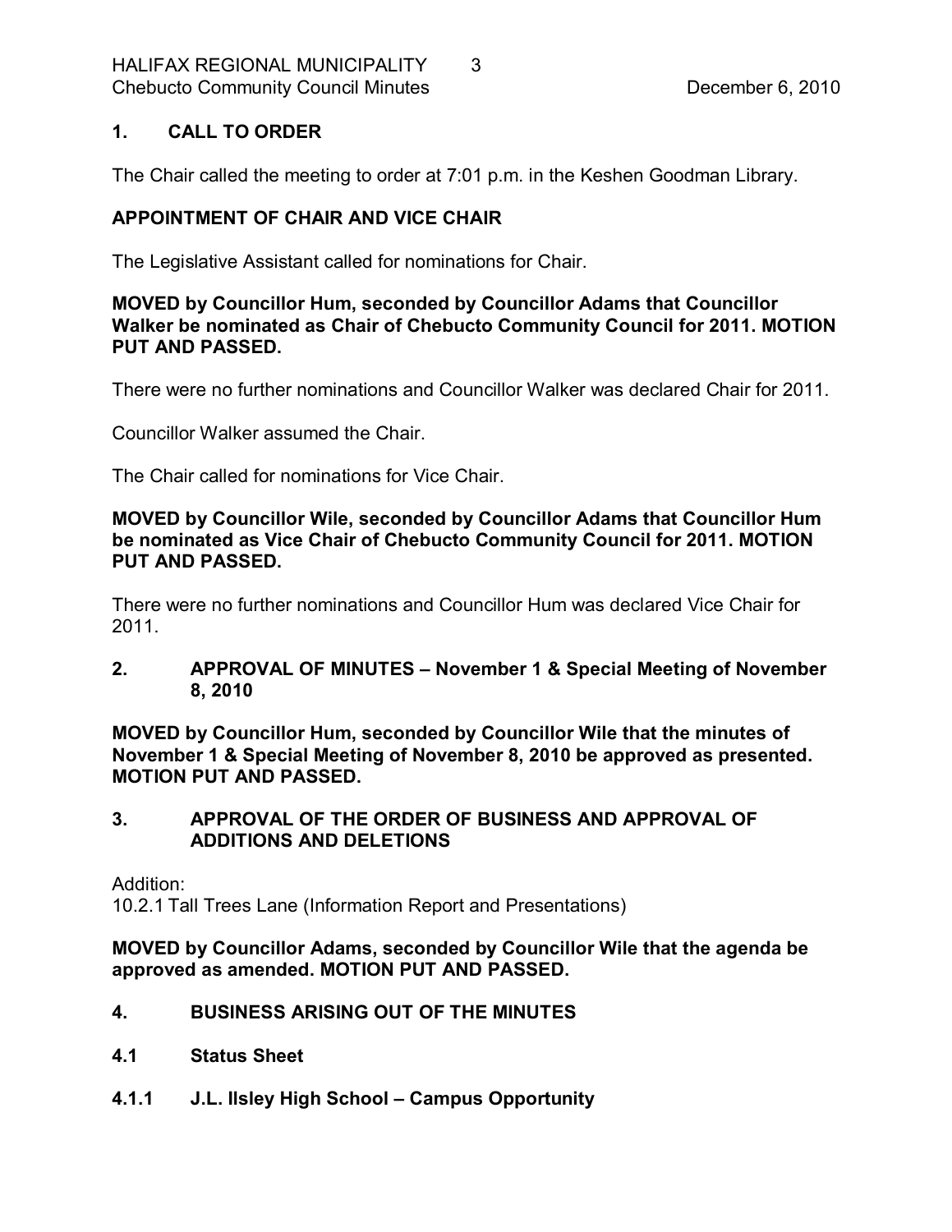On behalf of Councillor Mosher, Councillor Adams requested that this item remain on the Status Sheet.

### <span id="page-3-0"></span>**4.1.2 Keefe Drive – Emergency Concerns Due to Road Construction and Lack of Seawall**

On behalf of Councillor Mosher, Councillor Adams requested that this item remain on the Status Sheet.

### <span id="page-3-1"></span>**4.1.3 Plow Damage**

Councillor Adams requested that this item remain on the Status Sheet.

### <span id="page-3-2"></span>**4.1.4 Resident Traffic and Safety Concerns – Fairmount Subdivision**

On behalf of Councillor Mosher, Councillor Adams requested that this item remain on the Status Sheet.

### <span id="page-3-3"></span>**4.1.5 Tall Trees Lane**

This item was dealt with under Item 10.2.1. Please see page 11.

### <span id="page-3-4"></span>**4.1.6 Water Quality Testing – Dingle Beach**

Councillor Mosher, who had sent her regrets for the meeting, wished to advise that she appreciated the recent improvements and future recommended procedures that will minimize unnecessary delays in obtaining water quality sampling reports. Her goal is to ensure safe water for swimming and at the same time minimize delays that the beaches are closed pending sampling results.

This item is to be removed from the Status Sheet.

### <span id="page-3-5"></span>**4.1.7 Solid Waste Removal Changes**

Councillor Hum, a member of the Solid Waste Advisory Committee, stated that a report had been brought forward and referred to Community Council. The report will be available at the January 10, 2011 meeting.

This item is to remain on the Status Sheet.

### <span id="page-3-6"></span>**5. MOTIONS OF RECONSIDERATION – NONE**

- <span id="page-3-7"></span>**6. MOTIONS OF RESCISSION – NONE**
- <span id="page-3-8"></span>**7. CONSIDERATION OF DEFERRED BUSINESS – NONE**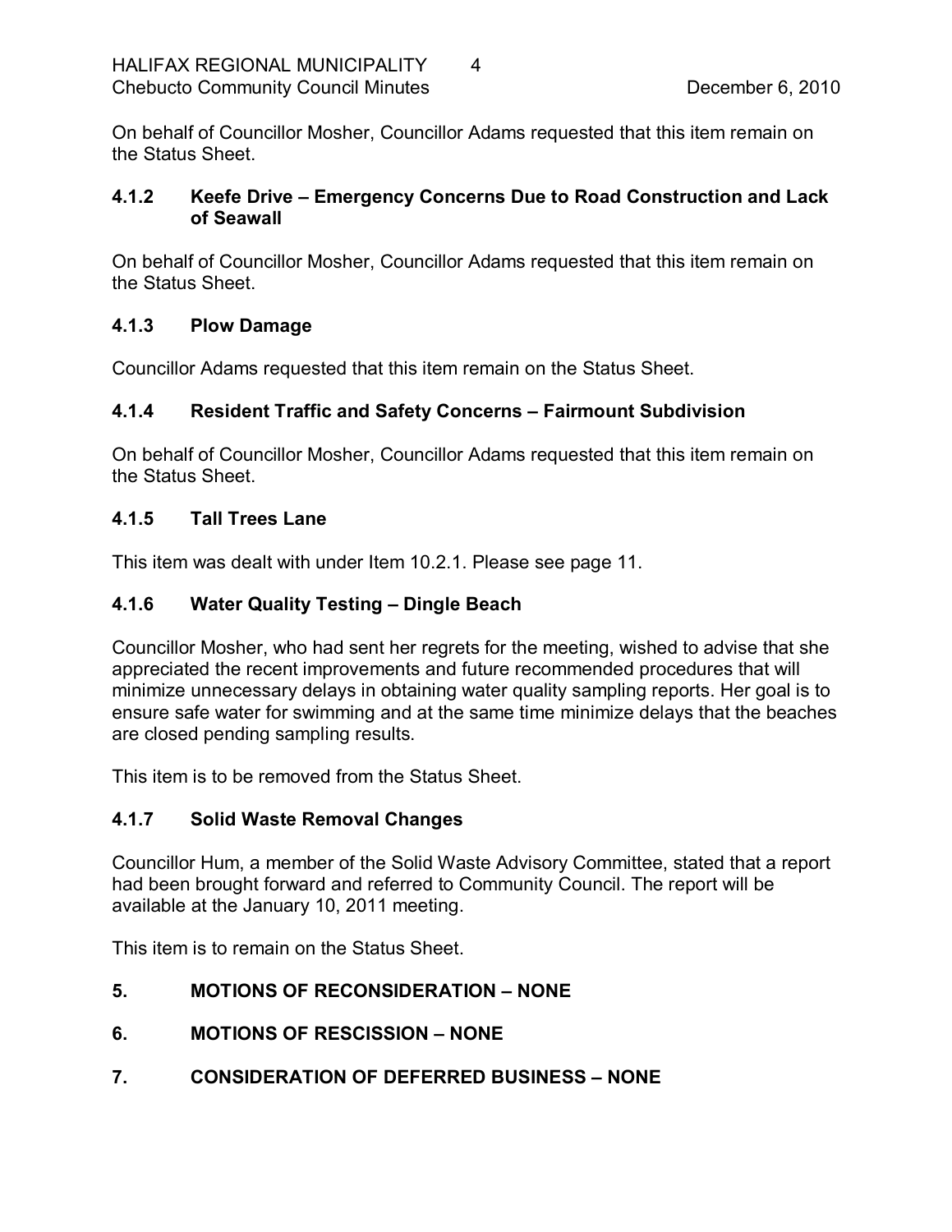#### <span id="page-4-0"></span>**8. HEARINGS**

- <span id="page-4-1"></span>**8.1 Public Hearings None**
- <span id="page-4-2"></span>**8.2 Variance Appeal Hearings**

#### <span id="page-4-3"></span>**8.2.1 Appeal of the Development Officer's Decision to Approve an Application for a Variance of Lot 47, Winona Crescent, PID**

A report dated November 26, 2010 was before Community Council.

Mr. Sean Audas, Development Officer, provided the presentation on the Appeal of the Development Officer's Decision to Approve an Application for a Variance of Lot 47, Winona Crescent, PID. He indicated the applicant wished to build a single unit dwelling on a currently vacant lot, zoned R1. He stated that the variance was to reduce the front yard setback to allow for a small retaining wall; a reduction from 20 to 10 feet and noted that staff did not feel the application was in conflict with the criteria contained in section 250(3) of the HRM Charter. Mr. Audas advised that this was a unique situation to the area as the property was steeply sloped from back to front.

The Chair reviewed the Rules of Procedure for Variance Appeal Hearings and opened the hearing for the Appeal of the Development Officer's Decision to Approve an Application for a Variance of Lot 47, Winona Crescent, PID.

**Mr. Terry Fitzgerald**, 8 Cascade Drive, indicated that his residence was diagonally across from the back of the property in question. He expressed concern that the land was steep and water already runs off the top of Winona Crescent and behind his property; noting that the property in question was eight feet from the back of his. Mr. Fitzgerald advised that he was looking at setback and overhang issues as well, however, his main concern was with water drainage; adding that he did not know how the property owners would handle their water and sewer.

Mr. Audas indicated that the setback was to the building wall and a two foot overhang was permitted, however, eaves were not permitted to go over the property line; noting that in a standard setback of eight feet, a two foot overhang was permitted. Regarding water, he stated that lot grading and stormwater runoff certificates would have to be issued during the permit phase. Mr. Audas advised that he would forward these concerns to the Development Engineer.

**Mr. Nathan Myatt**, 10 Cascade Drive, advised that his main concern involved the proximity of the garage on the property; noting that it had a two storey appearance and he wondered if the top part of the garage would encroach on his property. He also expressed concern regarding the retaining walls as he did not know where they would be placed and how they would affect his property.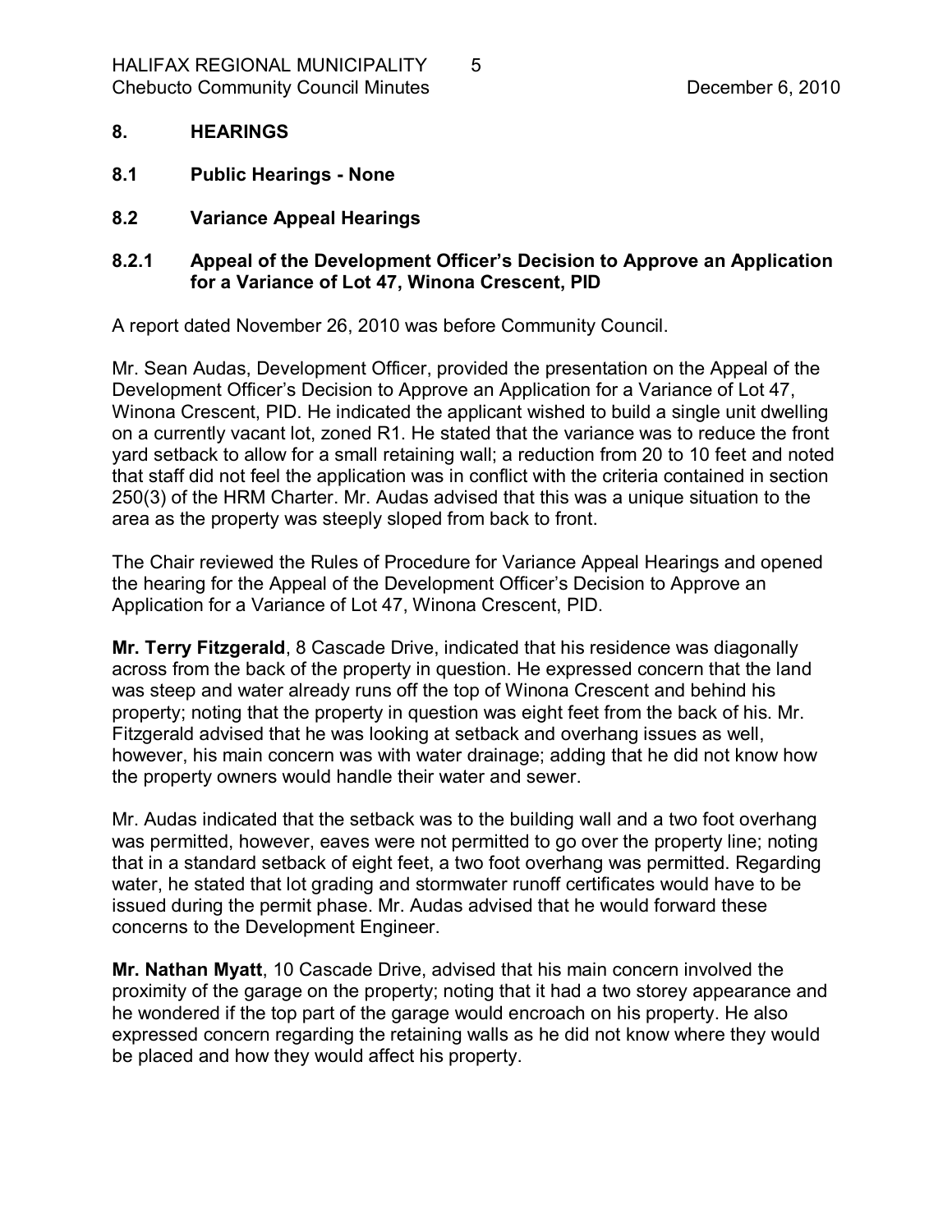Mr. Audas stated that if no habitable space was permitted, a garage setback could be reduced from eight to four feet, which was the case here. He advised that retaining walls were obliged be within the owner's property.

**Mr. George Malakos**, Applicant, advised that the slope of the property makes construction unique and difficult. He stated that if the variance was denied, he would build a two storey home with a retaining wall and indicated that he had not received a final rendering from the builder yet. Mr. Malakos advised that he already lived in the neighbourhood; stating that the variance would push his home closer to the curb and farther from the homes to the back of the property on Cascade Drive. He indicated that he had an engineer investigate drainage on the property and he said the structure would actually improve drainage on the lot as water coming off the building would now go into the sewer.

The Chair called three times for additional speakers. Hearing none, the following motion was placed:

**MOVED by Councillor Adams, seconded by Councillor Wile that the Variance Appeal Hearing be closed. MOTION PUT AND PASSED.** 

#### **MOVED by Councillor Hum, seconded by Councillor Adams that Chebucto Community Council uphold the Development Officer's decision to approve the Variance.**

Councillor Hum thanked residents for attending and noted that there had also been a written submission for the record. She stated that the variance application was not for the approval of the actual development as it was zoned R1 and, therefore, could be built on without consultation; noting that the variance was to move the home closer to the street front and, thus, farther from the abutting houses. Councillor Hum advised that she recognized that there were stormwater and lot grading issues, however, those concerns were not a factor for this variance. She requested that these concerns as well as the potential of an additional buffer area be brought forward to staff.

### **MOTION PUT AND PASSED.**

### <span id="page-5-0"></span>**8.2.2 Appeal of the Development Officer's Decision to Approve an Application for a Variance – 1 Craigmore Drive, Halifax, Case No. 16550**

A report dated November 18, 2010 was before Community Council.

Mr. Andrew Faulkner, Development Officer, provided the presentation on the Appeal of the Development Officer's Decision to Approve an Application for a Variance – 1 Craigmore Drive, Halifax, Case No. 16550. Highlights were as follows:

· A permit was issued for the IWK 'Choices' Program which includes a 14 bedroom special care home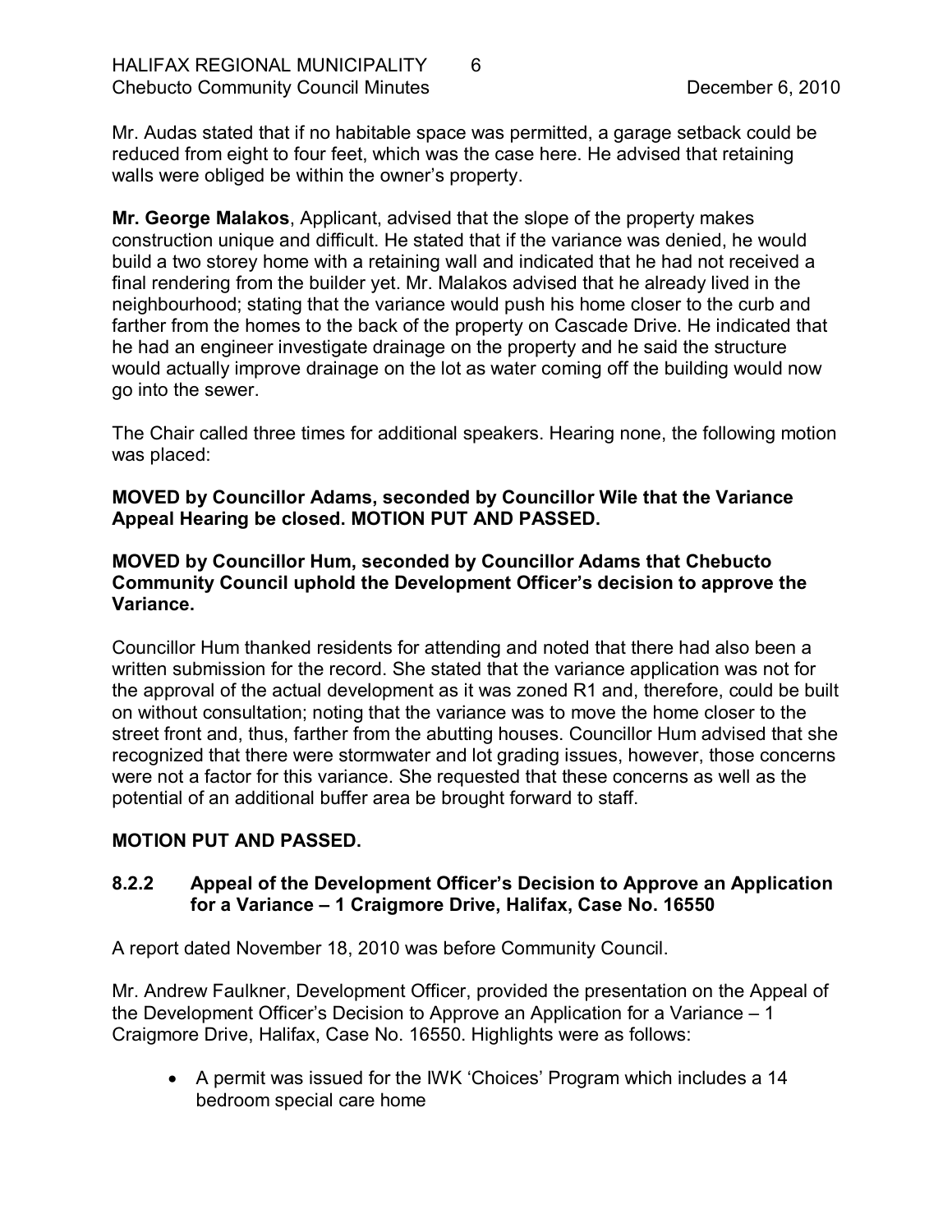- The special care home is an R4 zone use which is permitted in the C1 zone and the proposed use is by right
- · A previous variance was requested and approved by Chebucto Community Council on June 7, 2010
- · A new appeal has been brought forward and the subject variance, which falls outside of the permitted 80 degree angle, is located in the lower south east corner of the building, near Craigmore Drive
- Although the property is zoned for commercial use, it is designated as residential environment which permits low density residential uses and certain non residential uses
- · The property has been used as a commercial office since it was built in 1959

In closing, Mr. Faulkner advised that the situation remains unchanged; the occupancy permit has been granted to the IWK 'Choices' Program and there has been no intentional disregard for the By-law. He indicated that, if the variance was refused, the building owner has stated that he would cut the angle off the building in order to comply.

The Chair reviewed the Rules of Procedure for Variance Appeal Hearings and opened the hearing for the Appeal of the Development Officer's Decision to Approve an Application for a Variance – 1 Craigmore Drive, Halifax, Case No. 16550.

**Ms. Helen Anderson**, 3 Craigmore Drive, provided a copy of her presentation for the record. She stated that the community had met with the Development Officer and understood that this was an as of right development and that one then must meet the requirements of the permitted zones including angle controls and setbacks; noting that it was simple to see if a building conformed prior to applying for a renovation permit. She advised that at the June 7, 2010 meeting, Mr. Faulkner stated that the full file had been reviewed and there were no other variance issues, however, the community looked again and found that there was an angle control issue on the Craigmore Drive side as well. Ms. Anderson indicated that the community wanted to ensure all loose ends were tied up and had since hired legal council. She advised that Mr. Faulkner has indicated that more recent survey information was applied and the community disagrees as the same survey that existed in March 2010 at the time of application was the one which they used as well as HRM and the property owner. She stated that one of the three conditions which would result in the variance being denied dealt with intent of the By law; noting that her colleague had a boat house and HRM staff made him move it based on two inches even though it was an unintentional mistake. Ms. Anderson advised that this was a minor variance; however, an infringement of six or seven feet was not a minor relaxation and should not be issued. She indicated that the Developer could have easily applied R1 use instead which would still permit the special care home and be consistent with the By-laws as well as the Municipal Planning Strategy and would not require variances. Regarding the third condition which deals with intentional disregard for the By-law, she stated that it would be naïve to think that an experienced developer did not know what was permitted. In closing, she advised that there was intentional disregard for the By-law despite the fact that options were available to comply, therefore, the variance should be refused.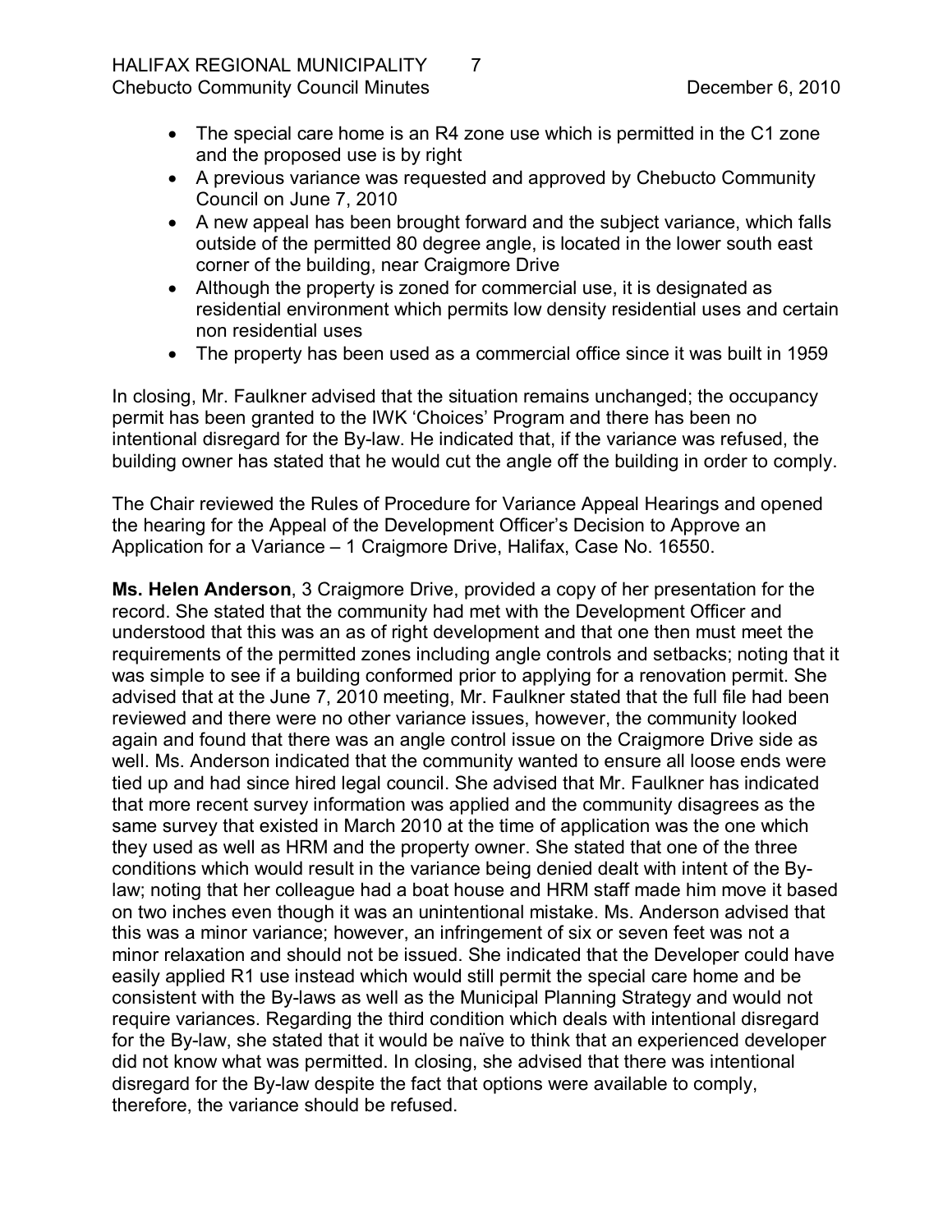Councillors Adams wished to clarify Ms. Anderson's suggestion that she was in support of R1 use; noting that it appeared that her issue was with the use of the building as the corner had been there for 50 years.

Ms. Anderson advised that the Developer could have applied R1 use and expressed concern that R4 use impacts further plans as the high density R4 zone would allow the Developer the potential to create a high rise condominium building.

**Mr. Andrew Yabsley**, 2 Rockwood Drive, indicated that the 2004 Gary Porter report to Council describes how the 80 degree angle should be applied; noting that the building would not be centered if one corner was removed and wondered if it would be in violation to this application as a result. Regarding special care home designation, he noted that open space was deficient on the property and wondered if this would require another variance.

Mr. Faulkner indicated that the variance was in reference to one corner of the building and it did not make sense to destroy both corners. He advised that open space could not be varied.

**Mr. Brian Adams** on behalf of **Mr. Robert Gale**, 10 Rockwood Drive, advised that this had been a long process; the renovation permit was issued on March 17, 2010 at which time the community became aware of the issue and contacted Councillor Mosher. He stated that the development permit was issued on April 7, 2010 and on April 26, 2010 Councillor Mosher told him that the property was as of right and, therefore, she had no right to review what was proposed. Mr. Adams stated that the community met with Mr. Faulkner and brought forward the issue of the Rockwood Drive side of the property at which time Mr. Faulkner told them that the property met all land use By-laws; noting that Mr. Faulkner only realized that it did not when Mr. Adams gave him an HRM survey from 2000. Mr. Adams indicated that Community Council processed the first variance on June 7, 2010 and was told that the whole program had been reviewed and there were no additional issues. He stated that the community reviewed the property again and, on June 22, 2010, made Mr. Faulkner aware that the building did not meet setback requirements on the Craigmore Drive side as well. Mr. Adams advised that his issue was with the as of right concept as well as the R4 use which maximizes use of the property; noting that R1, 2 or 3 would have met the setback requirements. He stated that it was his understanding that the building fronted on Craigmore Drive and, if so, it was in violation of the C1 setback as well; noting that it was fine when the building fronted on Joseph Howe Drive. Regarding concerns that the community was opposed to the IWK Choices Program, Mr. Adams advised that they attended their open house, had met with them four times and were now on their board. He stated that the community was requesting an open dialogue as a neighbourhood; noting that a deferral of the variance would not hurt anyone; particularly since Councillor Mosher had been unable to attend the meeting.

Regarding what a dialogue would achieve, Mr. Adams stated that the prime part of land use by-laws was that a development should fit into the existing neighbourhood; noting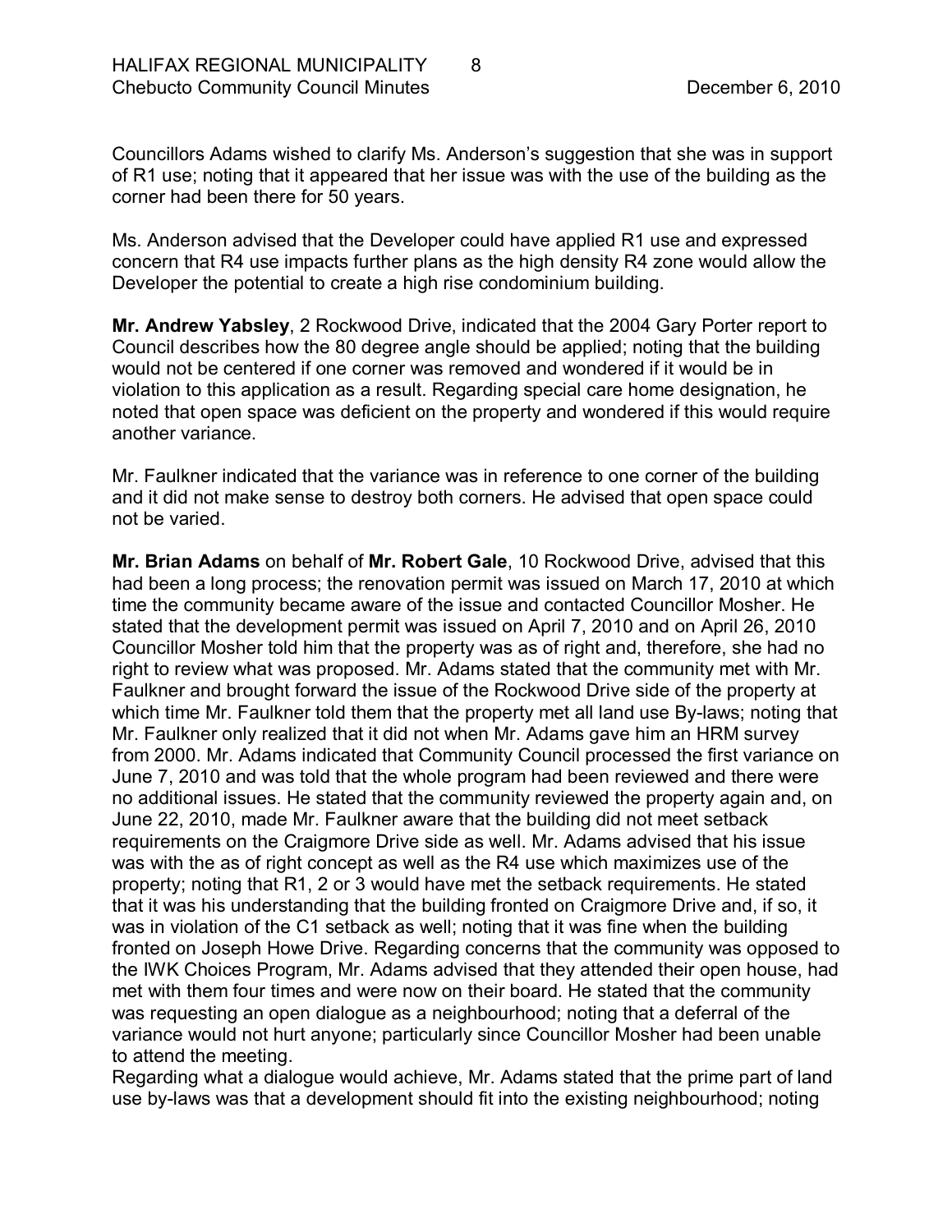that only four properties on the Halifax Mainland were zoned C1. He advised that the community raised concerns over height and size when HRM sold the property in 2000 and while they were not against development, they did believe that the potential for this property under R4 zoning was extreme. Mr. Adams also indicated that the variance appeal process was the community's only way of bringing forward a bigger issue and advised that there would be more variances.

Councillor Hum stated that Community Council had three criterion on which to base their decision and wanted to ensure that the residents' concerns were for the variance and not the overall development.

Mr. Adams stated that development should not interfere with the existing neighbourhood and this development did.

**Mr. Alex Halef**, Applicant, Banc Properties Limited, requested to know, for the record, if the slides regading the timeline of events submitted by Ms. Anderson would be a matter of record that HRM would obtain.

It was noted that yes, the slides would be kept in the official meeting file.

Mr. Halef wished to ensure that it was on record that the neighbours acknowledged that the development permit was granted on April 7, 2010.

The Chair called three times for additional speakers. Hearing none, the following motion was placed:

#### **MOVED by Councillor Wile, seconded by Councillor Hum that the Variance Appeal Hearing be closed. MOTION PUT AND PASSED.**

Discussion ensued with staff responding to questions.

Regarding what changes could be made as a result of a meeting with residents and the Developer, Mr. Faulkner advised that there was no authority to request or require such a meeting. He stated that the extreme today was the potential of a 16 storey building and expansion of the IWK Choices Program; noting that it would be within the Developer's rights as per the By-law to make modifications.

#### **MOVED BY Councillor Adams, seconded by Councillor Hum that Chebucto Community Council uphold the Development Officer's decision to approve the Variance.**

Councillor Adams reiterated that there were criteria in place for approving variances and this matter was not about the use of the building which would continue as a special care home.

### **MOTION PUT AND PASSED.**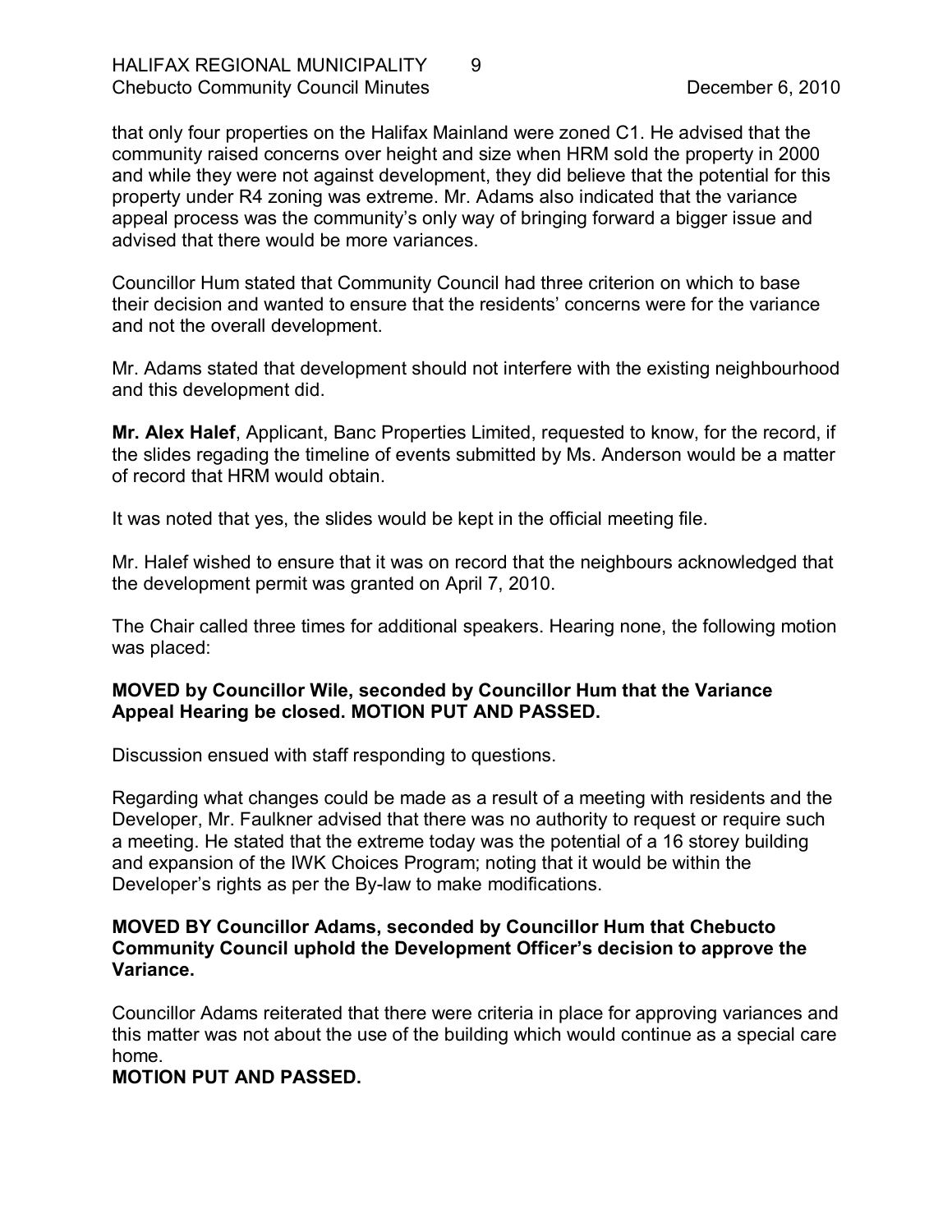#### <span id="page-9-0"></span>**9. CORRESPONDENCE, PETITIONS & DELEGATIONS**

- <span id="page-9-1"></span>**9.1 Correspondence None**
- <span id="page-9-2"></span>**9.2 Petitions None**
- <span id="page-9-3"></span>**9.3 Presentations – None**
- <span id="page-9-4"></span>**10. REPORTS**
- <span id="page-9-5"></span>**10.1 Staff Reports**

#### <span id="page-9-6"></span>**10.1.1 Case 16104/16106 – Bedford West Sub Area 5, 9 and 10**

A report dated November 18, 2010 was before Community Council.

Mr. Andrew Bone, Senior Planner, provided the presentation on Case 16104/16106 – Bedford West Sub Area 5, 9 and 10. He advised of an error in the Alternatives section of the report dated November 18, 2010 and noted that references to CCDD and Papermill Lake should be removed. Highlights of Mr. Bone's presentation were as follows:

- · The three plan areas that will be effected by the amendments are Halifax, Bedford and Beaverbank/Hammonds Plains and the proposal requires mapping changes in these plan areas
- · The Halifax boundary presently runs between sub areas 9 and 10
- The proposal would have all West Bedford Holdings lands as part of sub area 5 and all of sub area 9 as part of Cresco Holdings lands
- There is no proposed change for the sub area 9 policy
- Capital cost charge formulas and regional subdivision by-laws must be changed
- · The new capital cost contribution rate is designed to have no net impact on **HRM**
- · The mixed commercial and residential rate has been removed and will be made into a flat rate
- Halifax Water has advised that if the proposed amendments are approved by Regional Council, they will notify the Nova Scotia Utility and Review Board and make any additional required changes

**MOVED BY Councillor Hum, seconded by Councillor Adams that Chebucto Community Council recommend that Halifax Regional Council give First Reading to the proposed amendments to the Halifax Municipal Planning Strategy as set out in Attachment C, the Halifax Mainland Land Use Bylaw as set out in** Attachment D, and the Regional Subdivision By-law as set out in Attachment E of **the report dated November 18, 2010, and schedule a public hearing.**

Discussion on the motion ensued with staff responding to questions.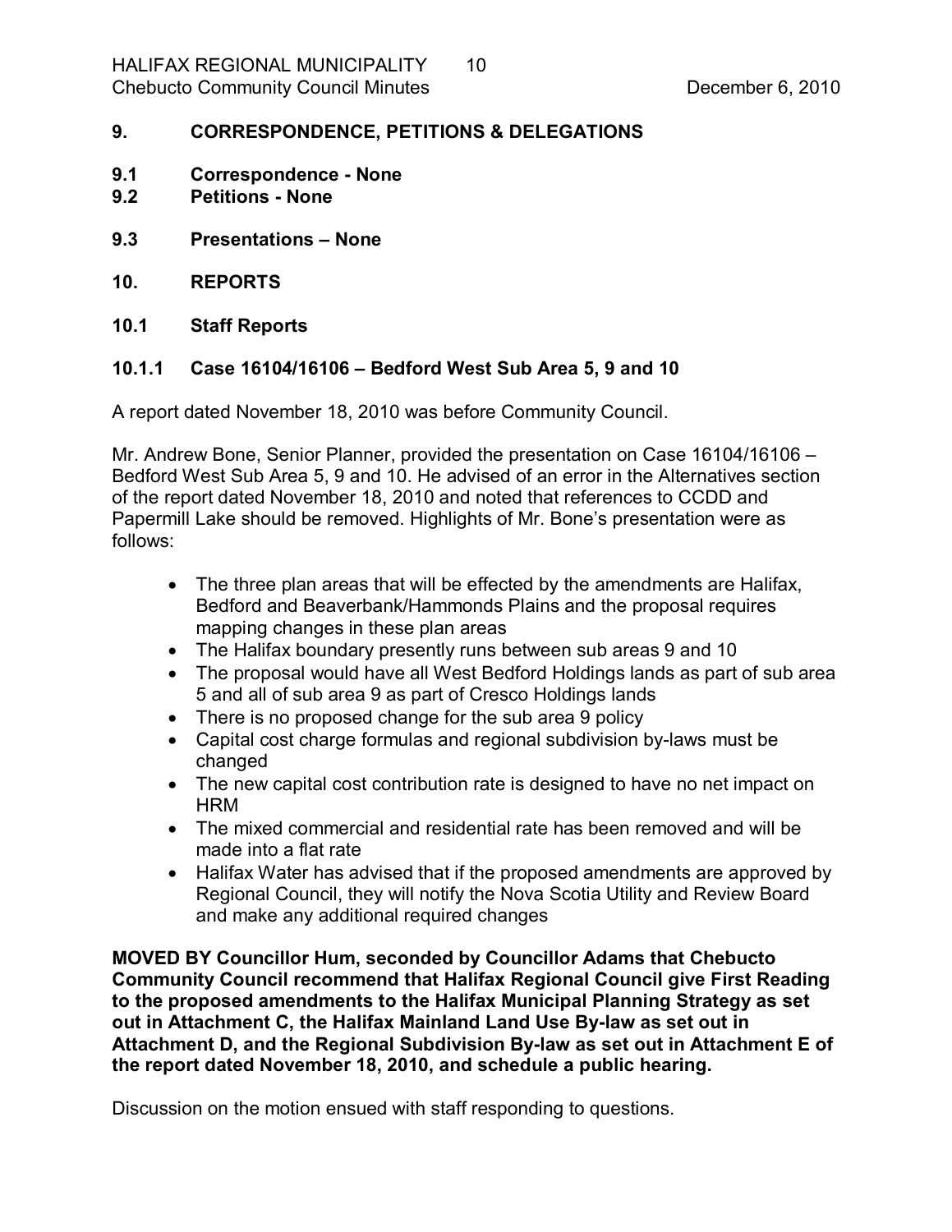Regarding sub area 10, Mr. Bone stated that it was requested that a small section of 10 be moved into sub area 9 as there was a water line there which creates a physical barrier for development.

Councillor Hum advised that she would forward resident concerns which she had received to staff for the Public Hearing.

#### **MOTION PUT AND PASSED.**

#### <span id="page-10-0"></span>**10.2 Councillor**

#### <span id="page-10-1"></span>**10.2.1 Tall Trees Lane**

An information report dated September 21, 2010 was before Community Council.

Councillor Hum stated that Community Council sent correspondence from a resident of Tall Trees Lane to staff for response. She indicated that the report dated September 21, 2010 was provided and, as a result, concerns arose from the two other property owners on Tall Trees Lane. Councillor Hum indicated the residents and staff were present to speak to those concerns.

**Ms. Janet Morris**, 3 & 82 Tall Trees Lane, indicated that her initial letter to Councillor Hum came about as a result of an accident on the Bedford Highway. She requested that staff consider installing a sign advising of her lane, however, staff have said this is not necessary. She indicated that something should be done to help alleviate the potential for accidents as Tall Trees Lane was a difficult private driveway to navigate. Ms. Morris stated that emergency staff placed a sign at the end of the lane as a result of there being more than three houses and advised that it would be great if residents could avoid navigating this dangerous lane; noting that the information report dated September 21, 2010 confirmed that the lane was dangerous in five or six respects. She indicated that the municipal signage may actually aggravate the problem by making passers by curious; noting that icy or abnormal conditions cause her concern over liability issues and wondered if the signage made HRM liable. Ms. Morris expressed concern over the oil truck navigating the road in poor conditions as the truck drives on her right of way; noting that she hoped to initiate a discussion in the community. She indicated that HRM owned streets were on both sides of Tall Trees Lane and it would be nice if the three properties could be accessed via Cresthaven Drive or Kent Avenue; noting that this was the purpose of her request. In conclusion, Ms. Morris stated that it was not feasible to broaden the lane and that she was concerned with the potential for accidents.

Mr. Peter Lynds, Design Engineer, stated that he had conducted the investigation of Tall Trees Lane; noting that he compared it to municipal standards such as what would be required for the development of a new subdivision. He advised that he found the lane to be too narrow for private road procedure requirements as well as being too sharp, too steep and too long; noting that there was insufficient ditching and drainage culverts as well. Mr. Lynds indicated that the lane would have to be upgraded to be considered for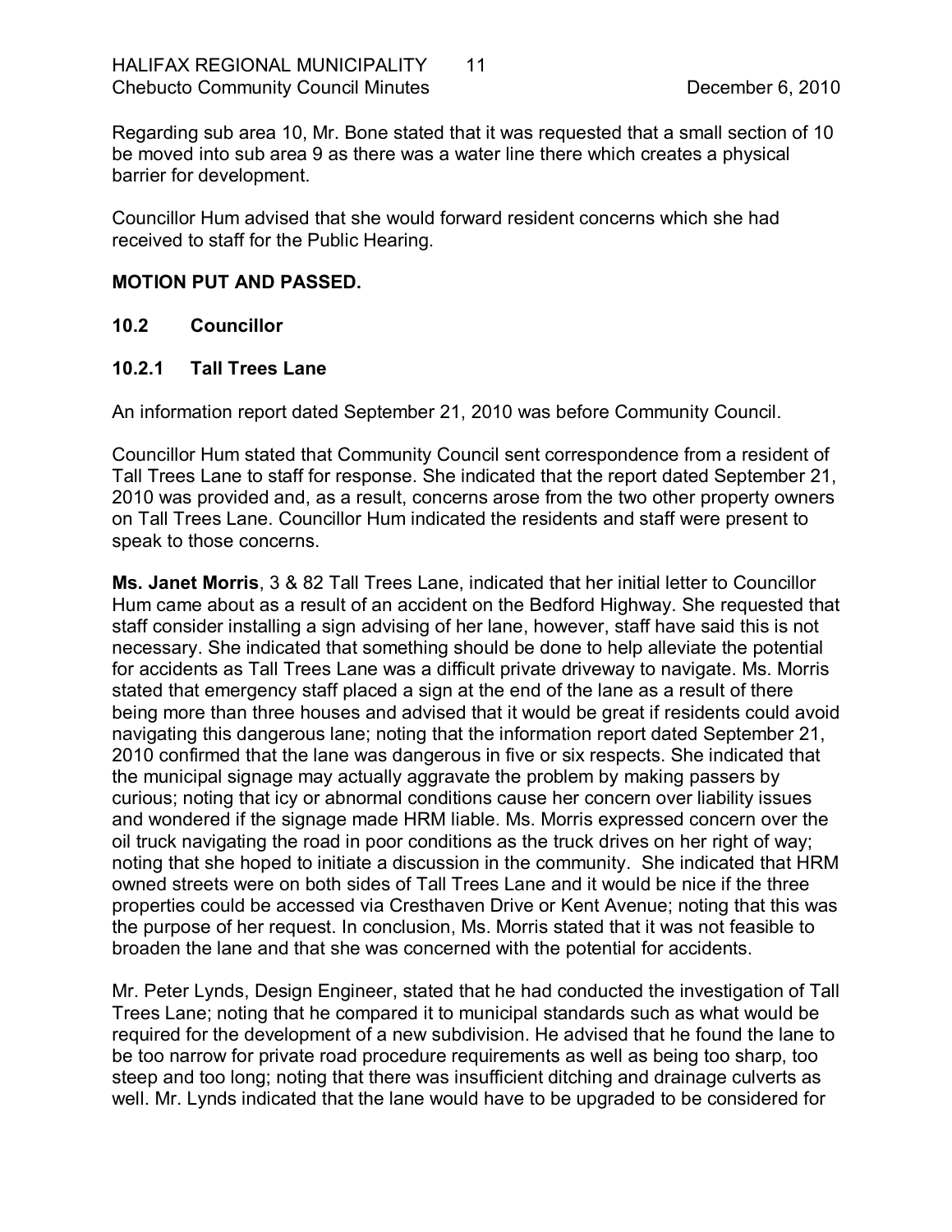private road status; however, he did not know how certain issues such as sharp corners could be addressed to meet HRM requirements. He advised that HRM Design Services staff had indicated that they did not plan to build a new road in order to connect the lane to the abutting streets as HRM was interested in retrofitting and upgrading existing infrastructure. He stated that, from a traffic perspective, staff did not foresee any need to develop a new road. Mr. Lynds indicated that HRM does not force property owners to upgrade private driveways; however, HRM did not want to take over a lane that was not up to today's standards.

**Mr. Doug Carmichael,** Tall Trees Lane, stated that he had been using the private driveway for 30 years and noted that it was no different than when Ms. Morris bought her property. He indicated that traffic did not stop her from subdividing her property into two flats so he was not sure how she could raise that as an issue. Mr. Carmichael advised that the road was landlocked as always and was the same property it had always been.

**Ms. Phyllis Orlick**, 44 Tall Trees Lane, stated that Tall Trees Lane was their private driveway and the three homes that used it had done so for many years. She indicated that she had lived on the lane for 37 years and it was the same as always. She advised that only one owner on the lane wished to have it changed and the other two did not want change in any way. She wondered how the issue got this far without the other two residents even knowing about it since it was their private lane.

Councillor Hum stated that she received correspondence from Ms.Morris and felt the best route was to forward the request via Community Council to staff for a report. She advised that, upon receiving the report, she thought it was necessary to pass the information on to the other residents of Tall trees Lane and, as a result, the Orlick's and Carmichael's expressed concern as they would be affected by any changes. Councillor Hum stated that, based on the staff report, HRM would not take over the lane and advised that traffic staff have indicated that they have no safety concerns.

### **MOVED by Councillor Hum, seconded by Councillor Adams that the information report dated September 21, 2010 be accepted as presented. MOTION PUT AND PASSED.**

- <span id="page-11-0"></span>**11. MOTIONS NONE**
- <span id="page-11-1"></span>**12. ADDED ITEMS NONE**
- <span id="page-11-2"></span>**13. NOTICES OF MOTION NONE**
- <span id="page-11-3"></span>**14. PUBLIC PARTICIPATION**

There was no one wishing to speak at this time.

<span id="page-11-4"></span>**15. NEXT MEETING DATE**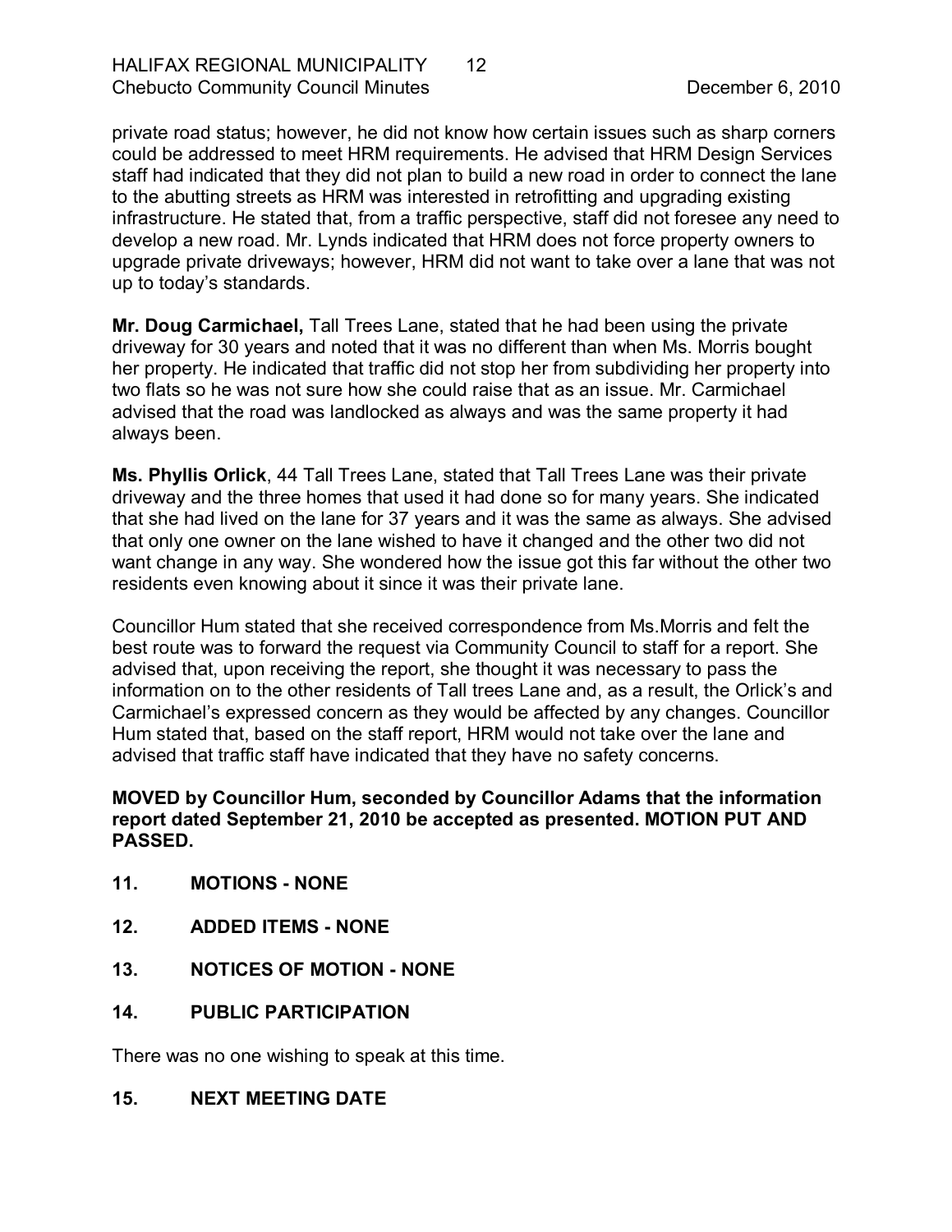The next meeting was scheduled for January 10, 2010.

The proposed 2011 meeting schedule has been amended to include a meeting on June 13, 2011 rather than June 6, 2011.

### <span id="page-12-0"></span>**16. ADJOURNMENT**

The meeting was adjourned at 8:46 p.m.

Shawnee Gregory Legislative Assistant